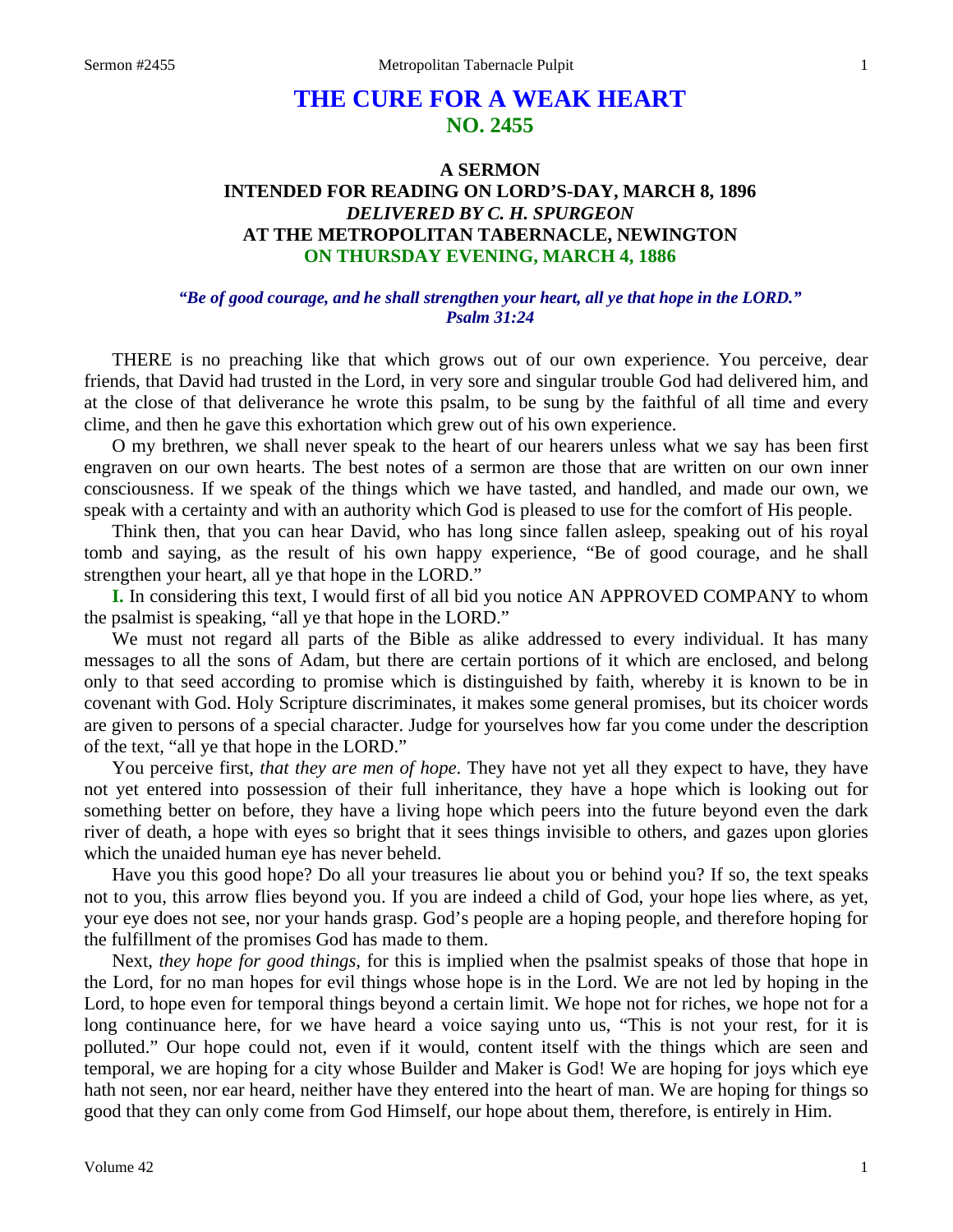Are you a man with this good hope? Are you a man with a hope that you would not exchange for ten thousand worlds? Perhaps, out of your box, like Pandora's, everything that seemed solid has gone, but at the bottom there lies a hope which does not fly away. This is the bird which sits and sings both day and night within your soul, even though you are shut up from going into the common haunts of men. You have a hope, a good hope, a hope of good things to come in the hereafter, in the islands of the blessed, where you shall be forever at home with your God.

If you are the persons spoken of in the text, *this hope of yours is rooted, and grounded, and stablished in the Lord,* "all ye that hope in the LORD." You have not a hope apart from the ever-blessed Father, Son, and Holy Ghost. To the Father you look with the expectation of a child who is an heir. To the Son of God you look, waiting for that wedding feast which shall be kept with Him to whom you are affianced by a betrothal that never can be contravened.

To the Holy Ghost you look, for He is with you even now as the earnest of your inheritance, and you expect your inheritance to be of the same nature as the earnest which you already enjoy, and that you will be filled with His light, and love, and purity, and blessedness. For this you are looking, "My soul, wait thou only upon God, for my expectation is from him."

Can you say that? We are men of great expectations, but our expectations are not in men that die, or men that live, our expectations are in Him who never dies, and never fails, and never disappoints those who put their trust in Him. Say, dear hearer—I cannot come round and put the question to all of you individually—but say, Do you belong to this approved company of men that hope in the Lord?

I may further say that *some of them do not get much beyond hope*. I would not condemn them because of this, I must not judge those whom God has not condemned. I like to hear a child of God speak of the full assurance of faith, for full assurance is the proper tone of an educated faith. He that believes ought to be assured of the thing which he believes, else, why does he believe it? And it is good when the milk of faith has stood so long that you can see the cream of full assurance floating upon the surface of it.

Yet I do know that if you have not have full assurance, and if the most you say is, "I hope," you are included in the blessed company to whom the psalmist speaks, "all ye that hope in the LORD." O Littlefaith, and Miss Much-afraid, and Mr. Feeble-mind, and Mr. Fearing—all of you who belong to that very numerous family, all of you who are like Pharaoh's lean kine—God loves you! These feeble ones are carried in the Savior's bosom, or gently led by His loving hand. Do not exclude yourself, I pray you, from any sweetness which lies in the text, "all ye that hope in the LORD." Indeed, my text seems to me to have an arm like that of the Good Shepherd. "He shall gather the lambs with his arm," as if He would put His arm around them to draw them close up to His heart.

"All ye that hope in the LORD"—you who are so little, you who are so useless, you who are so trembling, you who are not what you want to be, you who can see rather your own imperfections than anything else, you who groan rather than sing because you cannot as yet overcome your besetting sins do you hope in the Lord?

My text speaks to all that hope in the Lord, and I should like so to preach from it that if I should omit any of you who are strong, I should at any rate apply the text to those who are very weak and trembling. "All ye that hope in the LORD." This passage picks up the undermost, it seems to come, like the men with the ambulance, to look after the wounded, and carry them on at the same pace as those who march in the fullness of their strength.

This then, is the approved company, "all ye that hope in the LORD." Not, "you that hope in yourselves," not "you that hope in your priests," not "you that have any confidences anywhere else," but you who hope in God alone.

**II.** Well now, secondly, my text seems to intimate that there is AN OCCASIONAL WEAKNESS—I might say, A FREQUENT WEAKNESS, which is apparent in many of those that hope in the Lord.

It is a dangerous weakness, for it is *a weakness of the heart*. The text says, "Be of good courage, and he shall strengthen your heart," Wherein it is implied that sometimes the heart of them that hope in the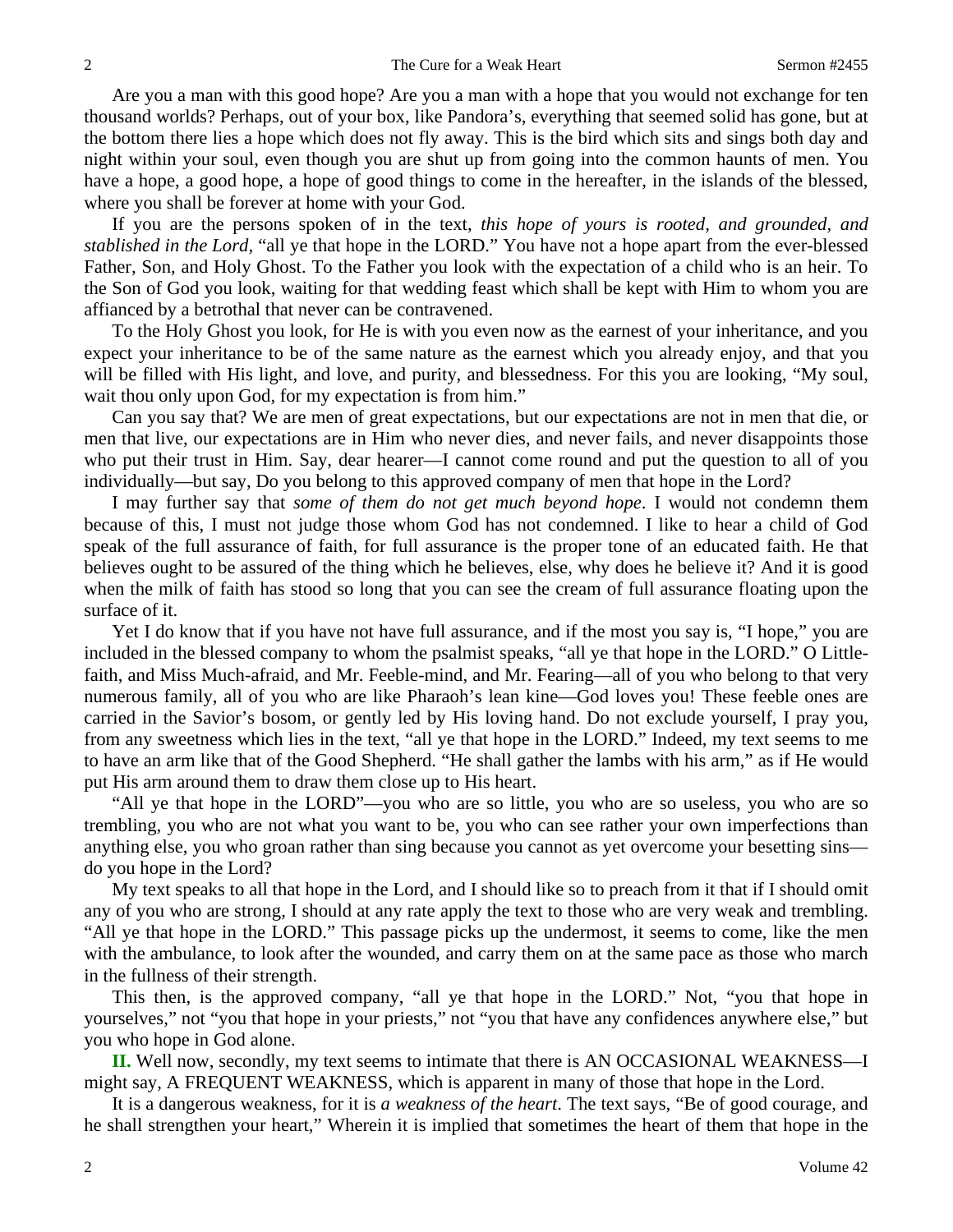#### Sermon #2455 The Cure for a Weak Heart 3

Lord grows weak. As you well know, heart disease is a very dangerous disease, even if a very little is wrong with the heart, it is a serious matter, for every other part of the body will be affected. Some of God's own people are occasionally, and many of them very often, subject to a weakness of the heart. They lose their courage, their joy departs from them, and they become timorous and fearful.

This weakness *occurs on many occasions*. Sometimes we have seen those who hope in the Lord very weak in heart under great suffering. Pain follows pain, it seems as if every cut of the knife went deeper than the last, and that the knife was sharper every time. Oh, let me tell you, who are in vigorous health, and have no bodily pain, and do not always sympathize as you might with those who are the subjects of acute suffering—it is not as easy as you think to bear such pain as some of us have to endure.

Let a man have an intolerable headache by the week together, or it may be a sharp attack of rheumatism, let sciatica come upon him or some of those terrible nerve pains that touch us to the very quick, and you will see whether he who boasted of his strength finds that he has any strength to spare. At such times the spirits sink, and the heart's action grows feebler and feebler.

So is it also in the battle of life. A man is struggling hard to gain a livelihood, perhaps he has not any means of earning even bread for his wife and children, and it is very trying for a man when the cupboard is bare, and the children's clothes scarcely cover them from the cold. In such circumstances his heart sometimes fails him, and then it is that God bids him be of good courage, and strengthens his heart.

This weakness of heart is particularly felt in times of temptation. I have known Christian men who have had to work among ungodly companions, and their spirits have been vexed every day with the filthy conversation of the wicked, and their taunts, and jeers, and blasphemies, and in such cases the heart has oftentimes grown very heavy, and sick, and faint. Those of us who love the old-fashioned Gospel cannot look abroad today, and see so many pulpits turned against our God and many so-called "thinkers" deserting the old faith, without feeling that this is a burden which presses upon us very sorely, and our heart grows heavy, and perhaps becomes weak.

I have also seen some Christians troubled with this complaint in the midst of great labor for the Lord. They are doing all they can do, and yet they do not see the success they expected. They are not weary *of* the work, but they are weary *in* it. They see very clearly the imperfections in their service, and they are further troubled because some who should help them do not help them. They meet with cold hearts where they reckoned on enthusiasm, instead of generosity, it may be that there is miserliness, and instead of prayerfulness burning like coals of juniper, there is lukewarmness or spiritual death.

At such times the man of God puts his hand on his bosom and he says, "My heart, my heart faileth me." Then the message of the text comes in, "Be of good courage, and he shall strengthen your heart, all ye that hope in the LORD." Most men are subject to fainting fits at times. Even David became weak and faint, and Samson, after he had cried exultingly, "With the jawbone of an ass, heaps upon heaps, with the jaw of an ass, have I slain a thousand men," yet, for want of a drink of water, was ready to lie down and faint and die.

The best of men are but men at the best, and therefore, who wonders if their heart sometimes fails them in the day of suffering, in the hour of battle, or under the broiling sun, when they are laboring for their Lord?

If this weakness of the heart should continue, it will be very injurious. At the present time, I believe that *it restricts enterprise*. That young man would go as a missionary to China, but his heart fails him. There is another who would be found in the Congo, seeking to preach Christ, but he has not the needed courage. There is a sister who would be taking a Bible class, or visiting in the district where she lives, but she cannot summon the resolution to begin.

Oh, how many good resolves and holy projects never come to anything! We see the bud and blossom, but they do not knit into fruit as they ought to do. I hardly dare to think of the vast quantity of talent in the Redeemer's kingdom that lies unused, often for want of moral courage and confidence in God. I do not think that we are at all lacking in confidence in ourselves—at any rate, some of us are not, but it is confidence in God which is wanted, and that is quite another thing. This confidence makes the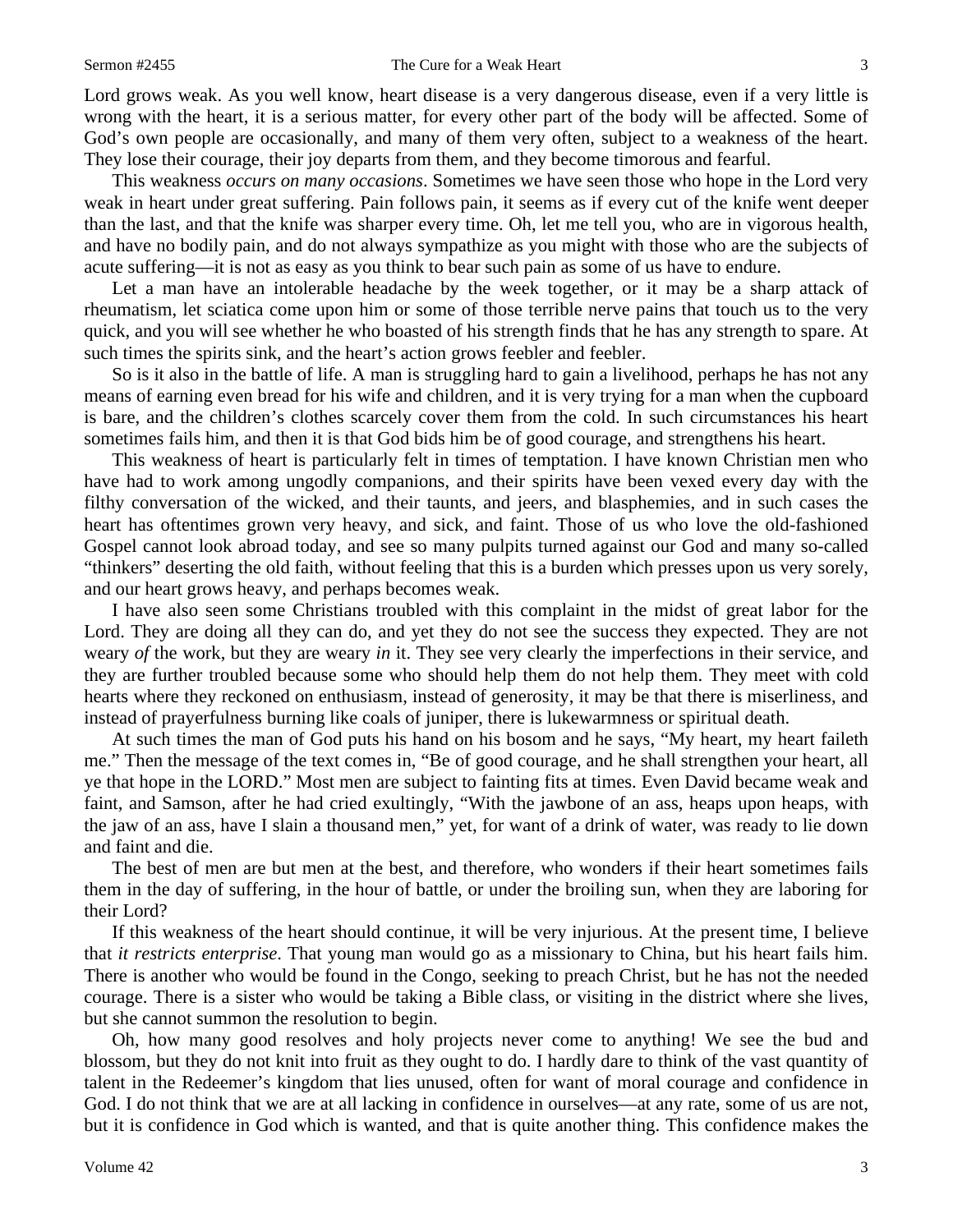feeble strong and the timid brave, may we all have a large share of it! God deliver us from faintness of heart, lest we injure the kingdom of our Lord by withholding our service!

And dear friends, this weakness of heart *endangers the success of the best worker*. He who fights most valiantly may be on the verge of victory, and yet be defeated if his heart should then fail him. I have no doubt, in reading the records of many campaigns, you must have noticed that men have gone on from victory to victory, and suddenly there has been a pause because their hearts failed them, just when, had they followed up their previous successes, they must have swept all before them. Beware, you who have served God with courage, lest fear should take hold upon you, and you should flinch in the day of battle and miss that which you might have won for your Lord.

This feeble heart *pleads many excuses*. I do not marvel that it does so, how can I, when I know myself? O brothers, sisters, if you look within, well may your hearts fail you, and if you look without, upon the temptations that waylay you, upon the powers of darkness so strongly entrenched within their fortresses, well may you faint! What a task we undertake in trying to win a single soul, much more in seeking to win a city or the world for Christ! Well may our hearts fail if we begin to look off from God.

The fable is told of Hercules, that he fought with a famous giant whom he could not for a while overcome because he was born of the earth, and every time he was hurled to his mother-earth, he rose renewed in strength. Hercules tugged and strove with his gigantic foe, and felt that the struggle was hopeless, till he discovered his adversary's secret, then he took him in his arms, and hugged the monster to death.

You and I are invincible, though a thousand stronger than Hercules should be against us, as long as we can fall back on our God, and the only hope of the enemy's victory is if he can keep us away from God. But even if he should throw us down, and seem to break us in pieces, yet in that fall we fall upon our God and rest on Him alone. We may lie prone upon the earth and cry, "Rejoice not against me, O mine enemy: when I fall, I shall arise."

Come into contact with your God, fall upon divine power, and you will rise with new force and new strength, but if you should once be separated from Him, then it would be all over with you. Yet, blessed be His name, nothing shall be able to separate us from the love of God which is in Christ Jesus our Lord.

**III.** Now thirdly, I call your most earnest heed to the trumpet voice of the exhortation in the text, A SEASONABLE EXHORTATION, "Be of good courage, and he shall strengthen your heart."

I like the way this is put. It is not alone, "Be of good courage," there is an, *"and"* with it, *"and* he shall strengthen your heart." At the same time, the exhortation is not omitted. It does not say, "He shall comfort your heart, therefore you need do nothing." They err from the Scriptures who make the grace of God a reason for doing nothing, it is the reason for doing everything. They who say that predestination and the working of a living God put man out of the field, make a gross mistake, it is these facts that bring man into the field. The sternest predestination is not the least in conflict with the most perfect freedom of the human will. I may not be able to explain to you how it is so, but I know that it is so as a matter of fact, and that God requires us to be of good courage at the same moment that He says that He will strengthen our heart.

Dear friends, if you want to get out of diffidence, and timidity, and despondency, you must *rouse yourselves up*. This is incumbent upon you, for the text puts it so, "Be of good courage." Do not sit still, and rub your eyes and say, "I cannot help it, I must always be dull like this." You must not be so, in the name of God, you are commanded in the text to "be of good courage." If you are indolent like that, you must not expect the grace of God to operate upon you as though you were a block of wood, and could be made into something against your will. Oh, no! you must determine to be of good courage.

Wherefore, arise, and shake yourself from the dust. Believe you, dear friend, put your trust in God. "Give to the winds thy fears." Take down your harp from the willows. "I cannot play it," say you. Get it down, all the same for that, even if you cannot play it, lay your fingers upon the strings, it is wonderful how, when once those accustomed fingers touch the well-beloved strings, it seems as if they were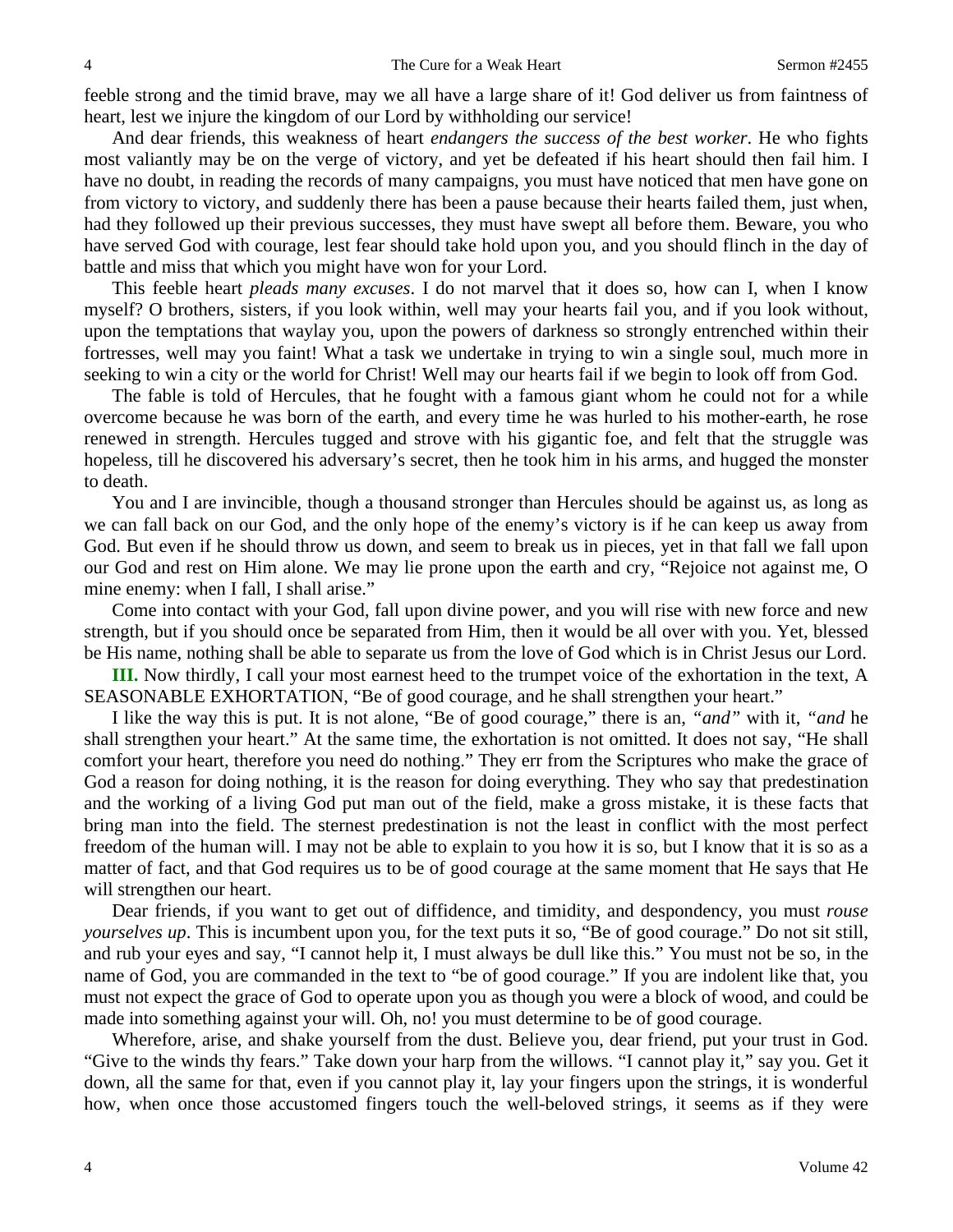charmed into music. Do you what you can, and God will do for you what you can by no means do for yourself.

I know that a great many, who are very sad and low in spirit, come in here on a Thursday night, and their friends say to them, "We wish that we could cheer you up." I do not say that, but I do say this, "Be of good courage. Be of good courage." It is the Lord's command to you. Do you not think that *your God deserves to be trusted?* What has He ever done that you should doubt Him? Does He not deserve your most confident faith?

And what do you expect to get out of your timidity? He that is afraid of the weather—can he change it? He says that there will be a long frost, can he shorten it a single day by fretting over it? There is great depression in business, and he will be ruined, will he be less likely to be ruined by worrying? See you not then, that your God deserves your trust, and that common wisdom bids you be of good courage?

If you are not of good courage, *what will happen to you?* I will not say that you will be a coward, but I will say that you will look very much like one. I have heard of one who said that he was of a very retiring disposition, he could not take a Sunday school class, or speak to anybody a word for the Master, he was so retiring! I have also heard of a soldier, who in the day of battle, was so very retiring that they shot him as a deserter! I would not have you deserve the coward's doom and speak of it as, "retiring."

No, get not into that class, be you rather like that soldier of Alexander, who was always to the front, and the reason was that he bore about with him what was thought to be an incurable disease, and he suffered so much pain that he did not care whether he lived or died. Alexander took great pains to have him healed, and when he was quite well, he never exposed his precious life to any risk, again. Oh, I would rather that you should be stung into courage by excessive pain than that you should be healed into cowardice!

Christ ought not to be served by feather-bed soldiers. He deserves that we trust Him, and fling ourselves into His service with a courage that cannot be daunted. Though it be upon the pikes of His adversaries, let us find paradise there, for we shall find it if we follow Christ faithfully to the death. God grant us then, to be of good courage!

Why are you afraid? Is God with you and yet are you afraid? What ails you? Has God forsaken you? Has He forgotten to be gracious? Has omnipotence grown weak? What can you be about? Has He been a wilderness to you? Has the manna ceased to fall, or the waters to flow? Go, yield yourself up to Him, ask Him, by His grace, to make you heroic instead of being numbered among the fearful and the unbelieving, who turn their backs in the day of battle, and seek their own selfish ease and comfort.

**IV.** I finish up with A CHEERING PROMISE, "He shall strengthen your heart."

God alone can strengthen the heart. I suppose that physicians can do something for weak hearts, though I do not know. As a general rule, when a man dies suddenly, and they do not know what it is that killed him, they say, "It is disease of the heart." The heart is a mysterious portion of our being, and needs great care. Spiritually, the mercy is that God, who made the heart, understands the heart, and He who sees its weakness, knows how to strengthen it.

How does God strengthen men's hearts? Well, sometimes *by gracious providences*. Something very unexpected happens. I have, myself, learned to expect the unexpected. I have known what it is almost to wish to get into a defile, through which there was no way of escape, that I might see the Lord cleave the hills asunder, or divide even the sea, to make a way for His people.

It is a grand thing to get into such deep water that you cannot touch the bottom and must swim, and then to feel the eternal buoyancy of God's providence bearing you up. It is grand swimming when there are ten thousand fathoms of ocean below you, there is no fear of knocking your foot against a rock then, and when you get right out into a simple dependence upon the living God, and feel the waves of His eternal influences round about you, then will you be happy and blessed

The Lord also has a way of strengthening men's hearts *by the kindly fellowship of friends*. Paul was often much refreshed by Christian associates. The Lord can send someone who, "as iron sharpeneth iron," may sharpen you, and make you ready for service. "A word fitly spoken"—"a word upon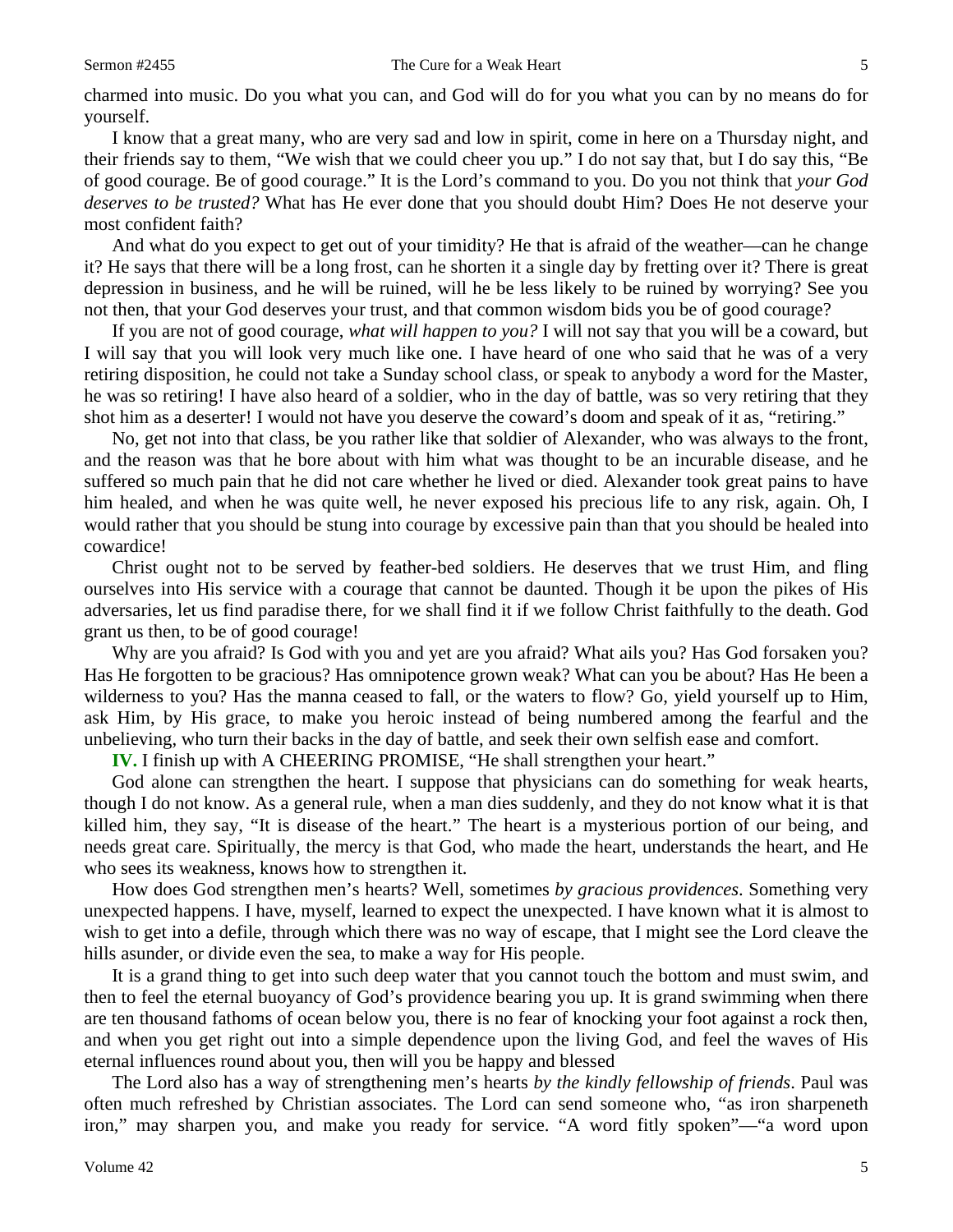wheels,"—as the Hebrew has it—how good it is when it comes in just at the right time! It "is like apples" of gold in baskets of silver." Such are goodly words brought to us by men of faith and experience, whom God sends to us.

So too, have I known a man's heart to be mightily strengthened *by a precious promise*. Who knows the wonderful power of a text of Scripture? We used to have, thirty years ago—I do not know whether you have them now—"poor men's plasters" which we used when we felt weak in the back, but a promise out of the Scripture is a poor man's plaster indeed. What strength it gives to the loins! How we seem to be braced up when we truly lay hold of a promise of God, and it really gets a grip upon our spirit!

Beside all that, *God the Holy Spirit has a secret way of strengthening the courage of God's people which none of us can explain*. Have you ever felt it? You may have gone to your bed, sick at heart, "weary, and worn, and sad," and you wake in the morning ready for anything. Perhaps in the middle of the night you awake, and the visitations of God are manifested to you, and you feel as happy as if everything went the way you would like it to go. Nay, you shall be more happy that everything should cross you than that everything should please you, if it be God's sweet will. You feel a sudden strengthening of your spirit, so that you are perfectly resigned, satisfied, prepared, and ready.

I have known a man of God on 'Change. Everything has seemed to be going wrong, and he has got worried and troubled, till he has stepped aside and retired for a little prayer to his God. He has not been absent five minutes yet he has come back feeling, "Now I am ready for you." All the flurry has gone, all the worry has gone, God has revived his spirit and strengthened his heart.

I have seen a good woman, when her husband has just died, and all her hope has seemed withered. The first burst of grief has passed, and she has bowed by the side of that bed, lifted up her heart to God, and then has brushed her tears away and given herself up to fight the battle of life for her children, and God has strengthened her heart as in a moment.

Oh, do not give way! You need not be cowards, do not give way. Do not say, "I must be beaten, I will always be despondent, my life is crushed." You need not be so. "Be of good courage, and he shall strengthen your heart." Get to your chamber, fall upon your knees, pour out your heart before God, tell your trouble to the Most High, and as the Lord lives, before whom I stand, He must and will help those who put their trust in Him.

Has he ever failed any who trusted in Him? Who has ever stayed His hand, or withdrawn Him from His designs? Who has ever made Him deny His promise, or retract His word? If you will trust Him, He will be better to you than your fears, nay, better to you than your beliefs, or your largest hopes. Stay yourselves upon Him, lean upon the bosom of eternal love, lean hard, lean all your weight there, and leave that weight there, and the Lord be with you and bless you! Blessed are all they that trust in the Lord.

How I wish that all here had trusted in the Lord, or that they would seek Him even now if they have never yet found Him! The Lord be gracious to every one of you, for Jesus' sake! Amen.

# **EXPOSITION BY C. H. SPURGEON**

# *PSALM 31*

### **Verse 1.** *In thee, O LORD, do I put my trust;*

Can we say as much as that? However else this psalm of David may end, it strikes a grand keynote, that which should be the first indication of our spiritual life—confidence in God. Here is an ancient weather-beaten saint who, in the very midst of the storm, can say, "In thee, O JEHOVAH, do I put my trust." There will the anchor of his soul find a sure hold!

**1.** *Let me never be ashamed:*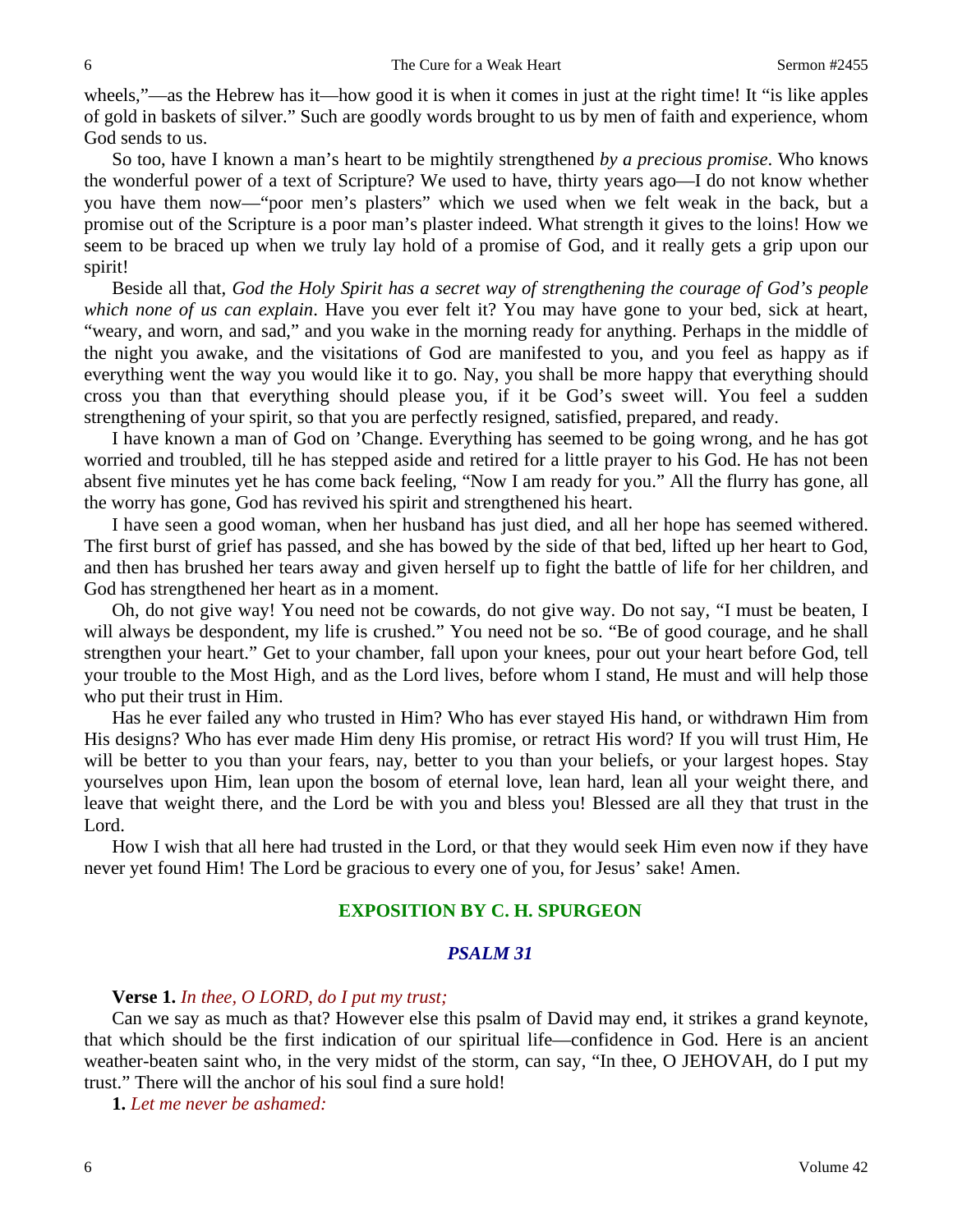"How can You let me be put to shame after having trusted in You, O my God? I shall be ashamed if You forsake me, if Your promises are not kept to me, O my Lord! Therefore, 'let me never be ashamed.'"

#### **1.** *Deliver me in thy righteousness.*

David dares to appeal even to the faithfulness, and truth and justice of JEHOVAH, that He should keep the promise upon which His servant had placed his trust.

# **2.** *Bow down thine ear to me;*

"I am very weak, I am also very unworthy, it will be a great instance of Your divine condescension if You hear me, yet I cry unto You, 'Bow down thine ear to me;'"

#### **2.** *Deliver me speedily:*

We may not set the time for God to answer our petitions, yet may we expect that His sure mercies will be swift mercies when our necessities are very urgent. So the psalmist pleads, "LORD, come not late to me, lest Thou come too late to me, for I am in sore distress! My case is urgent, therefore help me now, 'deliver me speedily.'"

# **2.** *Be thou my strong rock, an house of defense to save me.*

He remembered Adullam and Engedi, and he worked these places into his supplication. A man's prayer should be the index of his life's history. The scenes to which he has been most accustomed should rise up vividly before his spirit when he is at the throne of grace, it was so with David, "My God, be Thou an immutable, immovable, impregnable rock to me, and let me dwell in Thee. Be not merely a refuge for the moment, but be 'a house of defense to save me.'"

# **3.** *For thou art my rock and my fortress; therefore for thy name's sake lead me, and guide me.*

David is of a logical turn of mind, notice the "therefore" in this verse. What an singular "for" there is here! "Be thou my strong rock," *"for* thou *art* my rock." What God is already, we may ask Him to be. What we believe Him to be by faith, we may ask Him to be in our experience.

Observe that David's appeal is not in any degree to his own merit, but "for thy name's sake"— "because I trust in Your name, and if You do not do as You have said, Your great name will suffer dishonor. How can I believe in Your veracity if You do not do for me according to Your promise and covenant? 'Therefore, for thy name's sake, lead me.' 'Guide me,' too, even when I do not think of Your presence. Lead me like a child, and guide me like a traveler."

There are shades of meaning, here, so that there is no redundancy of expression in the words, "Lead me, and guide me." But even if the two words meant the same, it would be quite lawful for the psalmist to repeat the prayer, since he felt his need of leading and guiding to be so great. "Lord, I am so foolish, and the way is so difficult, 'therefore, for thy name's sake, lead me, and guide me.'"

# **4.** *Pull me out of the net that they have laid privily for me: for thou art my strength.*

"Lord, my enemies have entangled me, or ever I was aware of it, I was taken in the meshes of their net, will You not pull me out, O Lord? It will need a strong pull, but then, 'Thou art my strength.' 'Pull me out of the net that they have laid privily for me: for thou art my strength.'"

Sometimes our strength is crippled and we are baffled by the net in which we are enclosed. We feel ourselves hampered. We cannot use the strength we have, but God's strength is always available. There seems to me to be a very blessed turn in the expression here used, "Pull me out of the net: for thou art my strength."

# **5.** *Into thine hand I commit my spirit:*

You notice that this psalm is dedicated to the chief musician. I have studied these psalms, not only by the hour, and by the day, but sometimes by the month, together. Some of these psalms have been the pillow for my head at night, others of them, like wafers made of honey, have lain in my mouth till I have sucked out of them their divine sweetness.

I have often noticed that when one of these sacred songs is dedicated to the chief musician, The Chief Musician generally appears somewhere in the psalm, He from whom comes all the music that ever makes bleeding hearts glad, usually shows some traces of Himself within the psalm itself. In this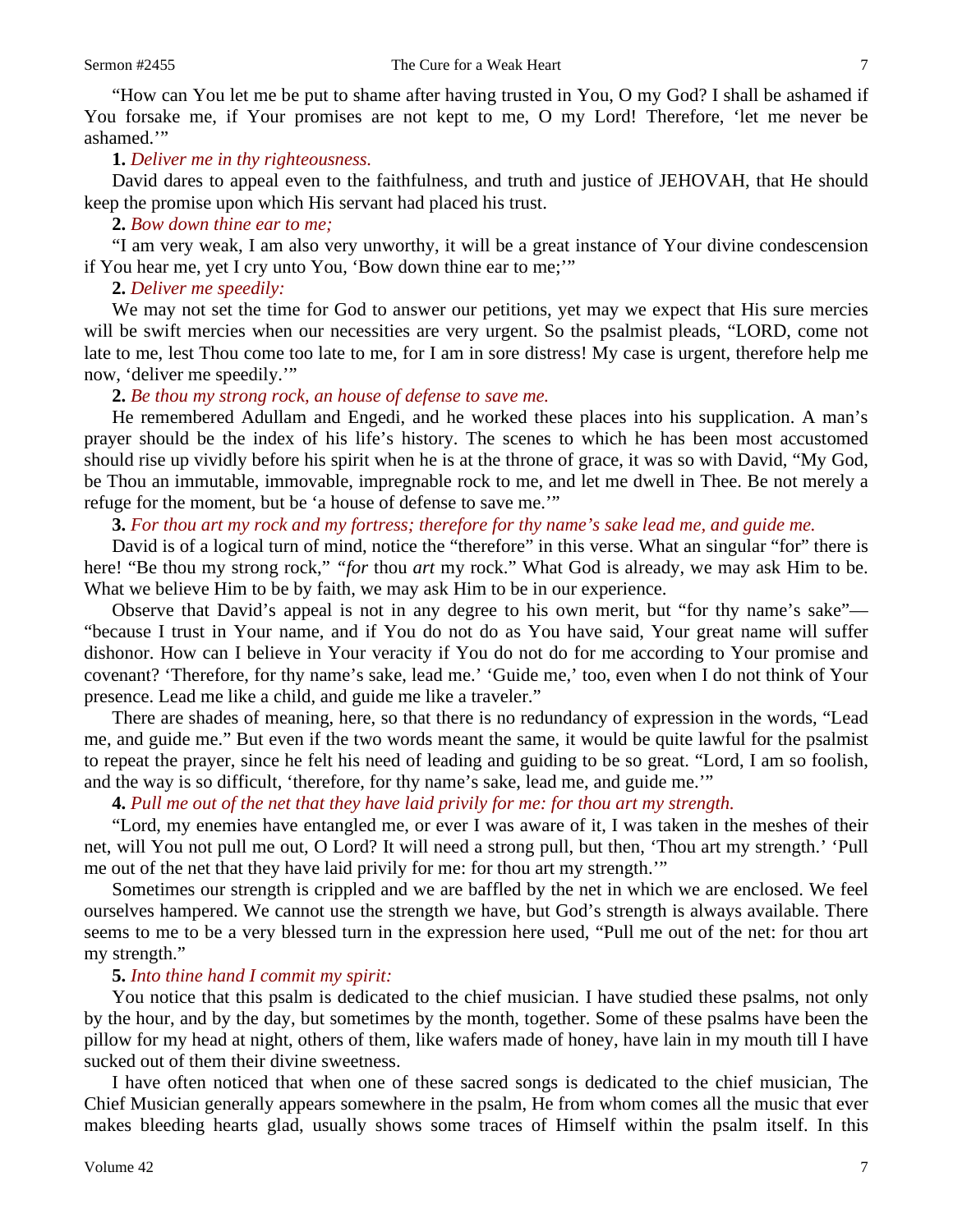instance, the living word of David was the dying word of David's Lord, "Into thy hands I commend my spirit." What David did, and what the Lord Jesus Christ did, let us do, and do it every day, let us commit our spirit into the hands of our God.

**5-6.** *Thou hast redeemed me, O LORD God of truth. I have hated them that regard lying vanities: but I trust in the LORD.* 

Men are sure to have some kind of trust or other on which they rely. In David's day some trusted to false gods, others relied upon their own strength, the psalmist does not speak in soft tones concerning these people, but he says, "I could not bear them. 'I have hated them that regard lying vanities.' I would not come into their secret, or have any connection with them. I was astonished at them, that they should turn away from God, but as for myself, 'I trust in JEHOVAH.'"

See how he comes back to the note with which he started, "In thee, O JEHOVAH, do I put my trust," and now he repeats it, "I trust in JEHOVAH." It is an unfashionable thing, many will not do it, yet David says, "I trust in Jehovah," as if he dared to stand alone, and did not mind how singular he seemed to be.

# **7.** *I will be glad and rejoice in thy mercy:*

What a grand faith! Should there not sometimes be the sounding of the cymbals even in the midst of our supplications? Though we must often put on sackcloth, yet we must lift up our song of praise whenever we can, "'I will be glad and rejoice'—there shall be a reduplication of my delight, 'I will be glad and rejoice in thy mercy.'"

#### **7.** *For thou hast considered my trouble;*

"You did not send it without due consideration, You weighed it, and now You look upon me and You study my trouble, You know all about it." You know what is meant by human consideration, but how wonderful must divine consideration be! When a single glance suffices for JEHOVAH to know all that is transpiring in the whole universe, what must His consideration be! "Thou hast considered my trouble."

# **7.** *Thou hast known my soul in adversities;*

"When others did not know me, You did, You were familiar with me and sympathetic towards me, especially in the day of adversity. 'Thou hast known my soul.'" God knows His own children, even when they are in rags, and when their faces are stained with tears, and their spirits are depressed almost to despair, "Thou hast known my soul in adversities."

# **8.** *And hast not shut me up into the hand of the enemy:*

"No. I may get into the enemy's prison, but there is no bar to it. 'Thou hast not shut me up.' I may seem to get into my enemy's hand, but he cannot shut that hand." Truly, it must be so because David had already put his soul into the hand of God—"Into thine hand I commit my spirit." How then, could he be shut up in the hand of the enemy?

**8.** *Thou hast set my feet in a large room.* 

# *"Stone walls do not a prison make, Nor iron bars a cage."*

Wherever the child of God is when his faith is in active exercise, his feet are in a large room, by faith he walks at liberty.

**9.** *Have mercy upon me, O LORD, for I am in trouble:* 

In this short sentence of four words—"I am in trouble"—David gives the text of which the next few verses are a kind of sermon, with divisions and subdivisions.

**9.** *Mine eye is consumed with grief,—* 

"My eyes seem burnt up with scalding tears." The salt of our tears wears out the very strength of our life, "Mine eyes are consumed with grief,"—

**9.** *Yea, my soul and my belly.*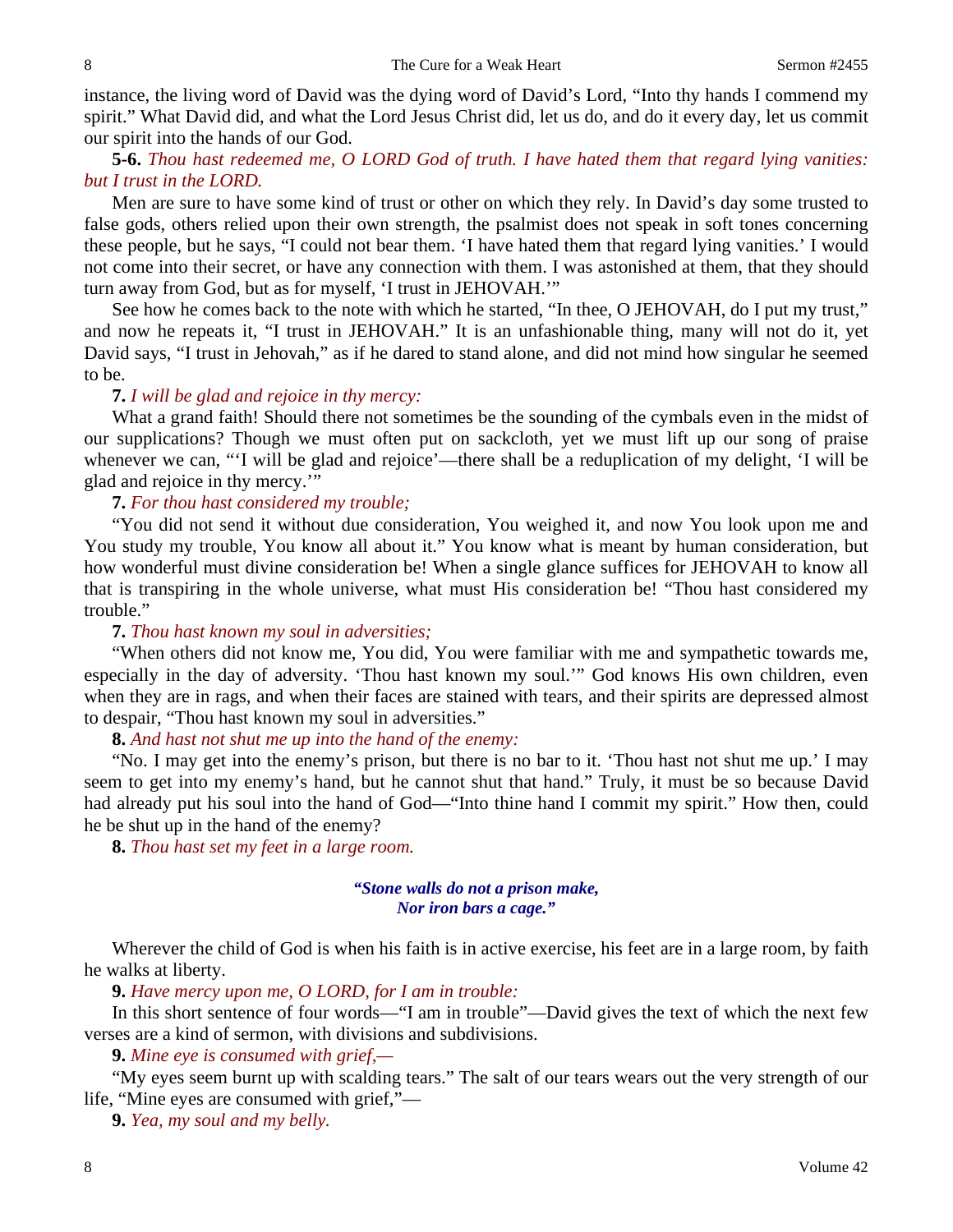**10.** *For my life is spent with grief, and my years with sighing:* 

Better spend them in sighing than in sinning, yet it is a sad case when we seem to measure our days by the bars of our grief.

**10.** *My strength faileth because of mine iniquity, and my bones are consumed.* 

Now he sees to the bottom of his sorrow, "My strength faileth because of mine iniquity." We can bear those sorrows which have no connection with our sins, but alas! where are they to be found? It may be that David's great sin seemed to him to lie at the very root of all his grief.

**11.** *I was a reproach among all mine enemies,—* 

They had found something to fling at him, and they were delighted to throw it with all their malicious force, "I was a reproach among all mine enemies,"—

**11.** *But especially among my neighbours—* 

Those that are nearest can stab the sharpest. Those who knew David the best endeavored to find some silly tale to use against him.

**11.** *And a fear to mine acquaintance: they that did see me without fled from me.* 

This psalm may have been written after Absalom's rebellion, when Shimei cursed the king, and when everybody seemed to be forsaking him. Then was David brought into a low estate indeed.

**12.** *I am forgotten as a dead man out of mind: I am like a broken vessel.* 

This was the same David who slew the Philistine giant, this was the great deliverer of his country, yet the people had forgotten all that. Earthly popularity is the most fleeting thing under heaven. The world is a hard and cruel master, it forgets its servants when they grow old, it has nothing good to say of them when there is nothing further to be got out of them. So David laments, "I am like a broken vessel"—a potsherd that can hold nothing, and is flung away upon a dunghill.

**13.** *For I have heard the slander of many:* 

To have one slanderer attacking your character is bad enough, but to have many such cruel enemies about you, to have a whole brood of hell's hornets, as it were, stinging you, oh, what misery is this! You, who happily, have never experienced this torture, cannot imagine what agony it causes, I hope you may never know it.

**13-14.** *Fear was on every side: while they took counsel together against me, they devised to take away my life. But I trusted in thee, O LORD:* 

Here he is back on the old rock, and rejoicing as his feet stand once more on this firm foundation, "I trusted in thee, O JEHOVAH."

**14-15.** *I said, Thou art my God. My times are in thy hand:* 

"My enemies cannot do anything against me without Your permission." Divine providence is a downy pillow for an aching head, a blessed anodyne for the sharpest pain. He who can feel that his times are in the hand of God, need not tremble at anything that is in the hand of man.

**15-16.** *Deliver me from the hand of mine enemies, and from them that persecute me. Make thy face to shine upon thy servant: save me for thy mercies' sake.* 

"If Your face shines upon me, Lord, they may look as black as they please. If You will but deliver me, I care not how cruelly they persecute me. If You will save me, who can destroy me?" O you who are in trouble at this time, hasten to your God! Whither should the little bird fly when pursued by the hawk, but to its shelter in the rock? Whither can you go, O sheep of Christ's flock, but to your Shepherd?

**17.** *Let me not be ashamed, O LORD; for I have called upon thee: let the wicked be ashamed, and let them be silent in the grave.* 

There is something of the harshness of the old dispensation about that prayer, so we will turn it into a prophecy and say, "The wicked shall be ashamed, they shall be silent in the grave."

**18-19.** *Let the lying lips be put to silence, which speak grievous things proudly and contemptuously against the righteous. Oh how great is thy goodness which thou hast laid up for them that fear thee;*